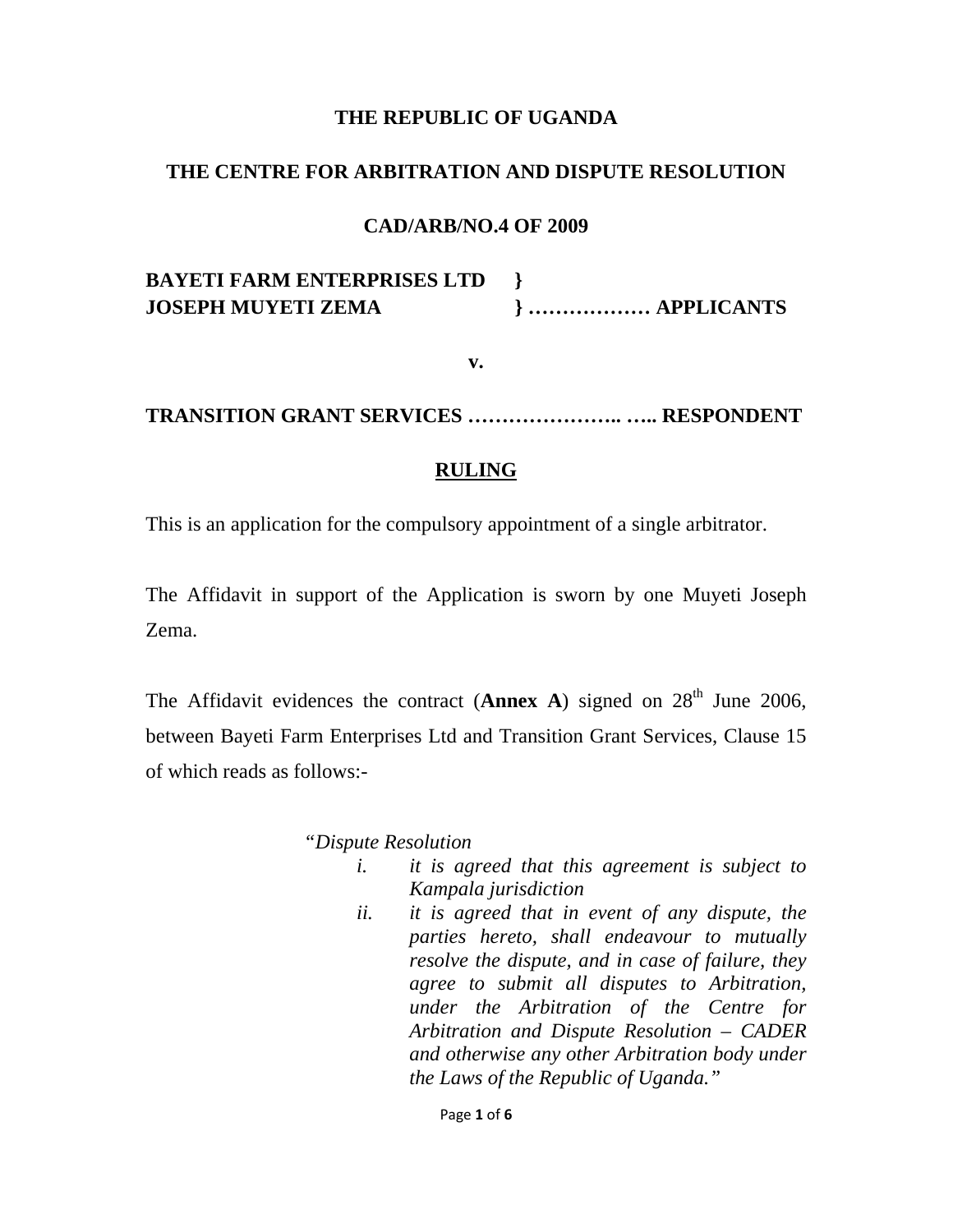The deponent Muyeti Joseph Zema refers to his lawyers communication (**Annex B**) dated  $27<sup>th</sup>$  October 2008, wherein reference was made to arbitration and two nominee arbitrators were listed for the Respondent's consideration.

It is the Applicants' case that the request to refer the dispute between the parties was not responded to by the Respondent.

The Respondent's case is that this Application if entertained conflicts with a lawsuit now pending before the High Court – *Ark-Chick Ltd v. Joseph Muyeti Zema, HCCS No.147/2008* (**Annex A1** to the Tom Magezi Samuel Affidavit for the Respondent).

That any appointment of an arbitrator would permit the Applicants to cure HCCS No.147/2008, whose glaring glitch is the Applicants' failure to claim for "remuneration", which would lead to some kind of set-off.

Further that this Application would violate the *sub judice* rule with regard to HCCS No.147/2008.

The Respondent is also of the view that this Application is similar to *Bayeti Farm Enterprises Ltd v Transition Grant Techonologies, Ark-Chick Ltd, CAD/ARB No.2/2009*. The Respondent submitted that this has created a multiplicity of suits. For this reason the Respondent argues that **S.6 Judicature Act, Cap.71** Laws of Uganda should be taken into account.

Having examined the provision cited verbatim by the Respondent, the intended reference is actually **Section 6 Civil Procedure Act, Cap.71** (hereinafter referred to as the CPA).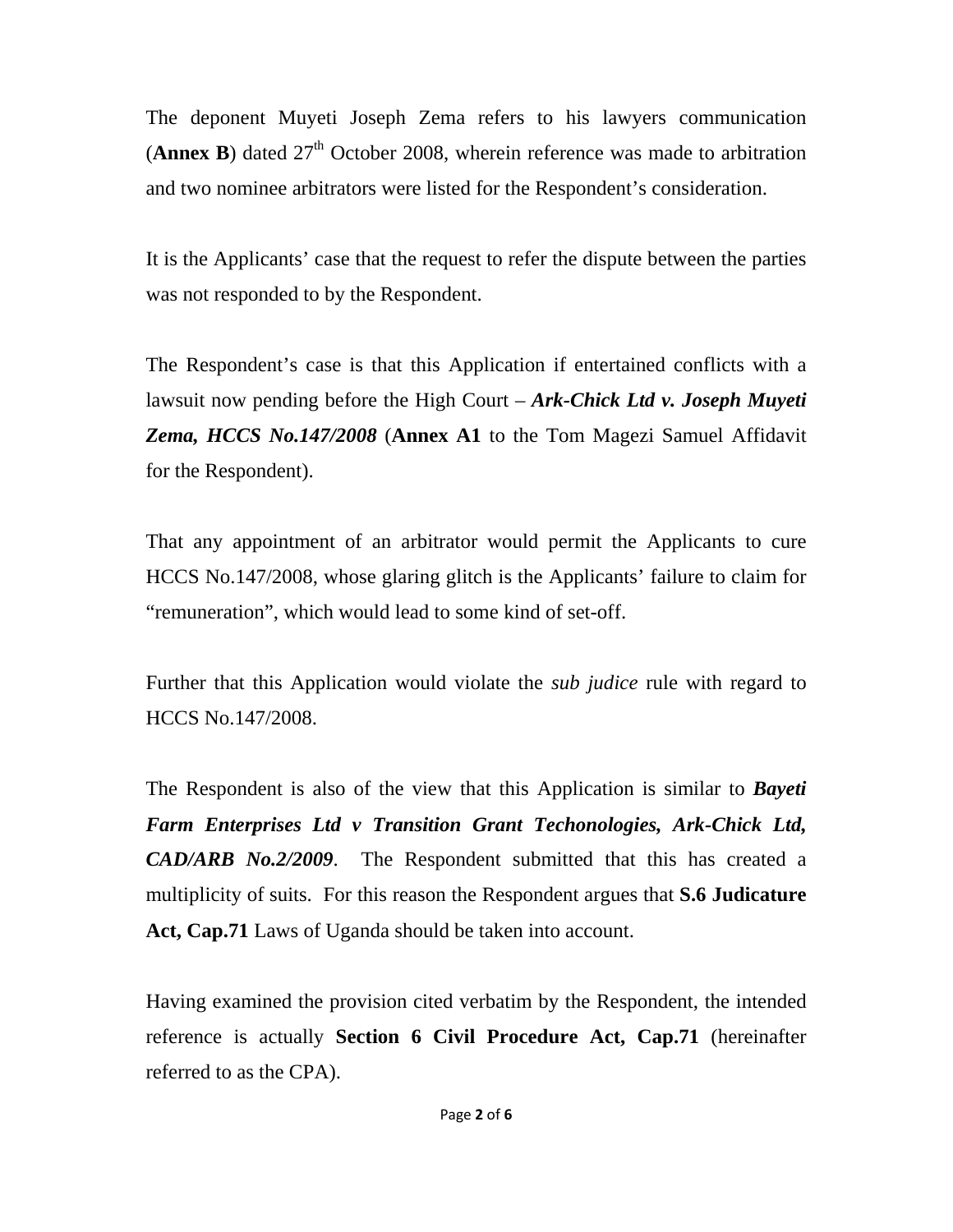# **Section 6, CPA, Cap.71** reads as follows,

# *"6. Stay of suit.*

*No court shall proceed with the trial of any suit or proceeding in which the matter in issue is also directly and substantially in issue in a previously instituted suit or proceeding between the same parties, or between parties under whom they or any of them claim, litigating under the same title, where that suit or proceeding is pending in the same or any other court having jurisdiction in Uganda to grant the relief claimed."* 

For this reason the Respondent prays that the Application should be dismissed with costs.

The issue to be resolved here is whether an order should be made for the compulsory appointment of an arbitrator or not.

At this stage, I have only to consider the existence of the arbitration clause, the request to submit any dispute to arbitration and the Respondent's refusal to cooperate in the appointment of an arbitrator.

I am not aware of any no provision which states that any matter pending before the court, extinguishes the subsistence of an arbitral clause.

For this reason in *Bayeti Farm Enterprises Ltd v Transition Grant Technologies, Ark-Chick Ltd, CAD/ARB No.2/2009*, I observed that once there is an arbitration clause in existence affecting a matter pending before the courts, then all counsel are obligated to bring the same to the attention of the court. This is to allow for court to refer matters affected by the clause to arbitration, under **S.5 Arbitration and Conciliation Act, Cap.4** (hereinafter referred to as the ACA).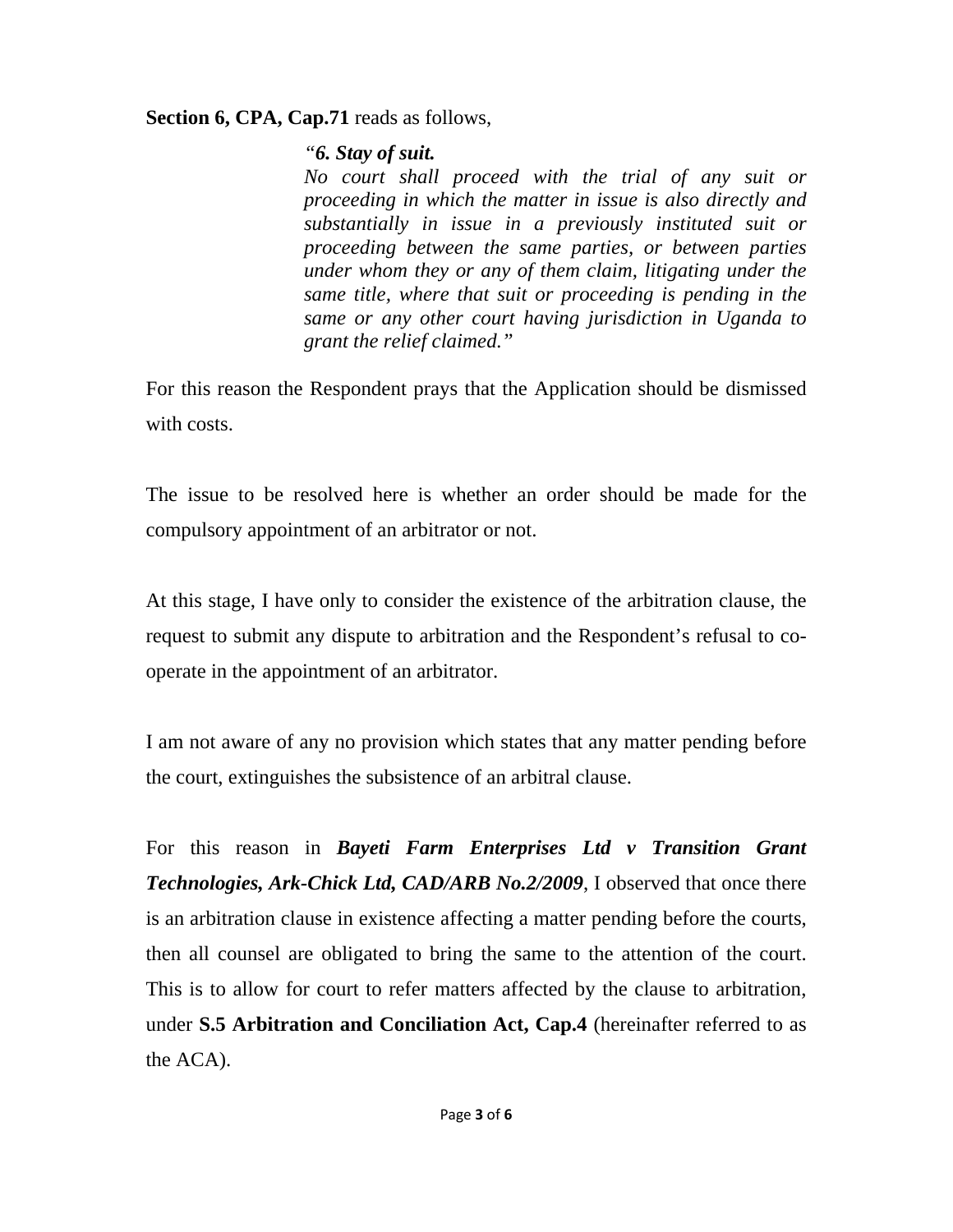Close perusal of the **ACA**, Cap.4 reveals the role of the court is to support the arbitral process by exercising judicial oversight over the arbitral process.

The CPA has no application to **Section 11 ACA** applications, because it's purview under Section 1 applies to the High Court and Magistrates Court.

Section 1 CPA reads as follows,

*"1. Application. This Act shall extend to proceedings in the High Court and magistrates courts."* 

The High Court case is *Ark-Chick Ltd v. Joseph Muyeti Zema, HCCS No.147/2008*, whereas the parties in this Application are *Bayeti Farm Enterprises Ltd, Joseph Muyeti Zema v. Transition Grant Services*, CAD/ARB No.4/2009.

In this instance the Respondent does not deny that there might be grievances on the part of the Applicants to be heard. The Respondent's case is the danger of multiplicity of suits.

No reason was advanced as to why there was no direct response to refer the Applicants' proposed matters to arbitration or the proposed appointment of arbitrators.

The prediction that the arbitrator appointed in this case would deal with the remuneration issue is overridden by the principled consideration, that if indeed the matter before the High Court in HCCS No.147/2008 is affected by the arbitral clause, then both counsel are obligated to bring this to the attention of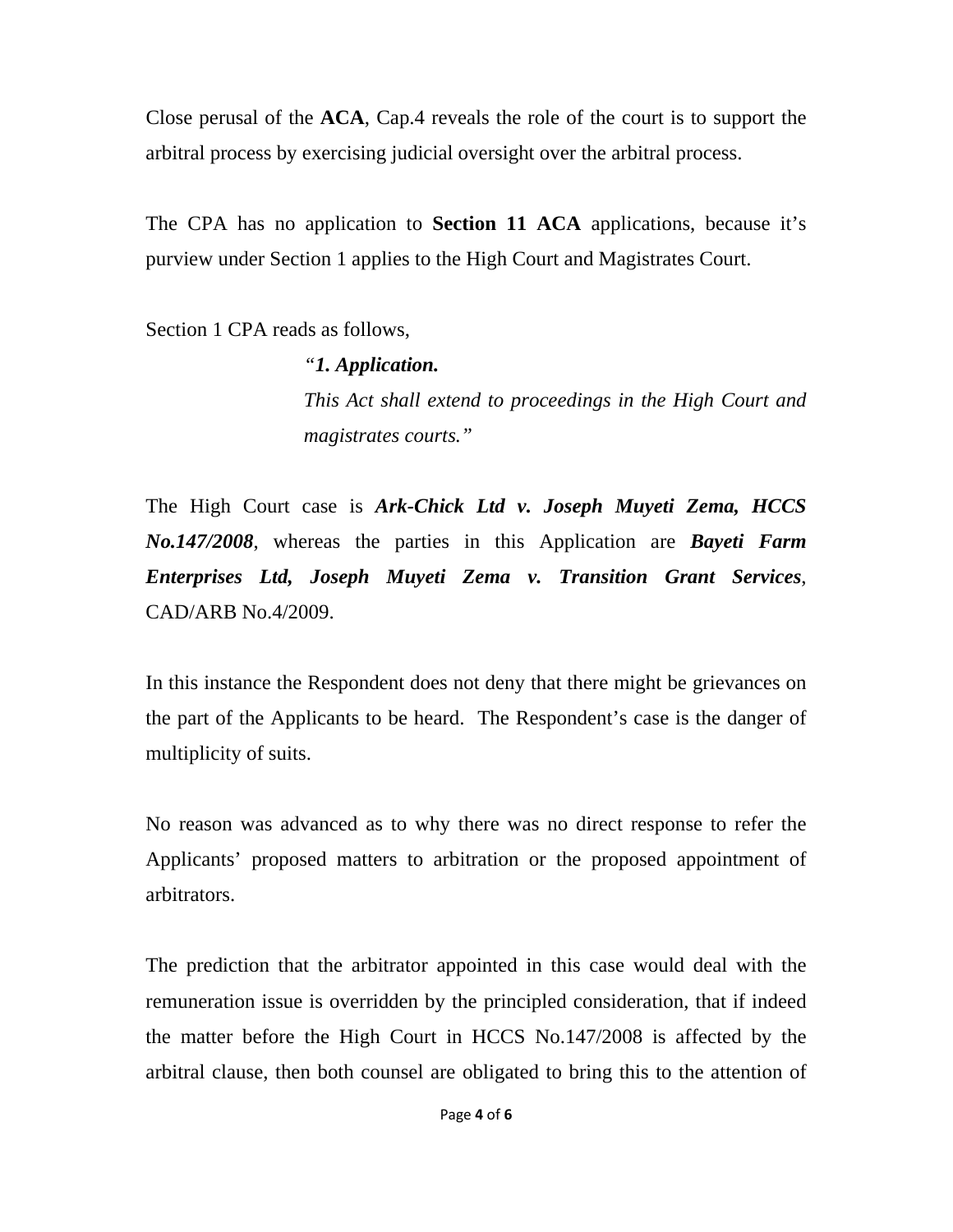the court; there is also the fact that the court may on its own motion become aware of the arbitration clause and refer the affected matters to arbitration.

In *Comtel Integrators Africa Ltd v. J & M Airport Road Hotel/Apartments and Leisure Centre Ltd*, CAD/ARB. No.1/2009, I observed that,

> **"Section 5 ACA** is neutral section; any party seeking to enforce the arbitration clause can apply under this provision. Indeed I can foresee a situation where a party such as the Respondent, would conterminously apply to the trial court for a Stay Order in a bid to alert the trial court to the jurisdiction issue and yet in the same breath turn around to prove that there is indeed no dispute".

Further on that,

"Under **Sections 5** or **16(6) ACA**, the issue of pending court proceedings does not arise, until the court makes a final determination regarding the validity of the arbitration clause or jurisdiction assumed by the arbitral tribunal".

I am not convinced that HCCS No.147/2008 is relevant to this Application. Consequently I find that this Application has merit.

I therefore appoint Mr. Stephen Musisi as the arbitrator.